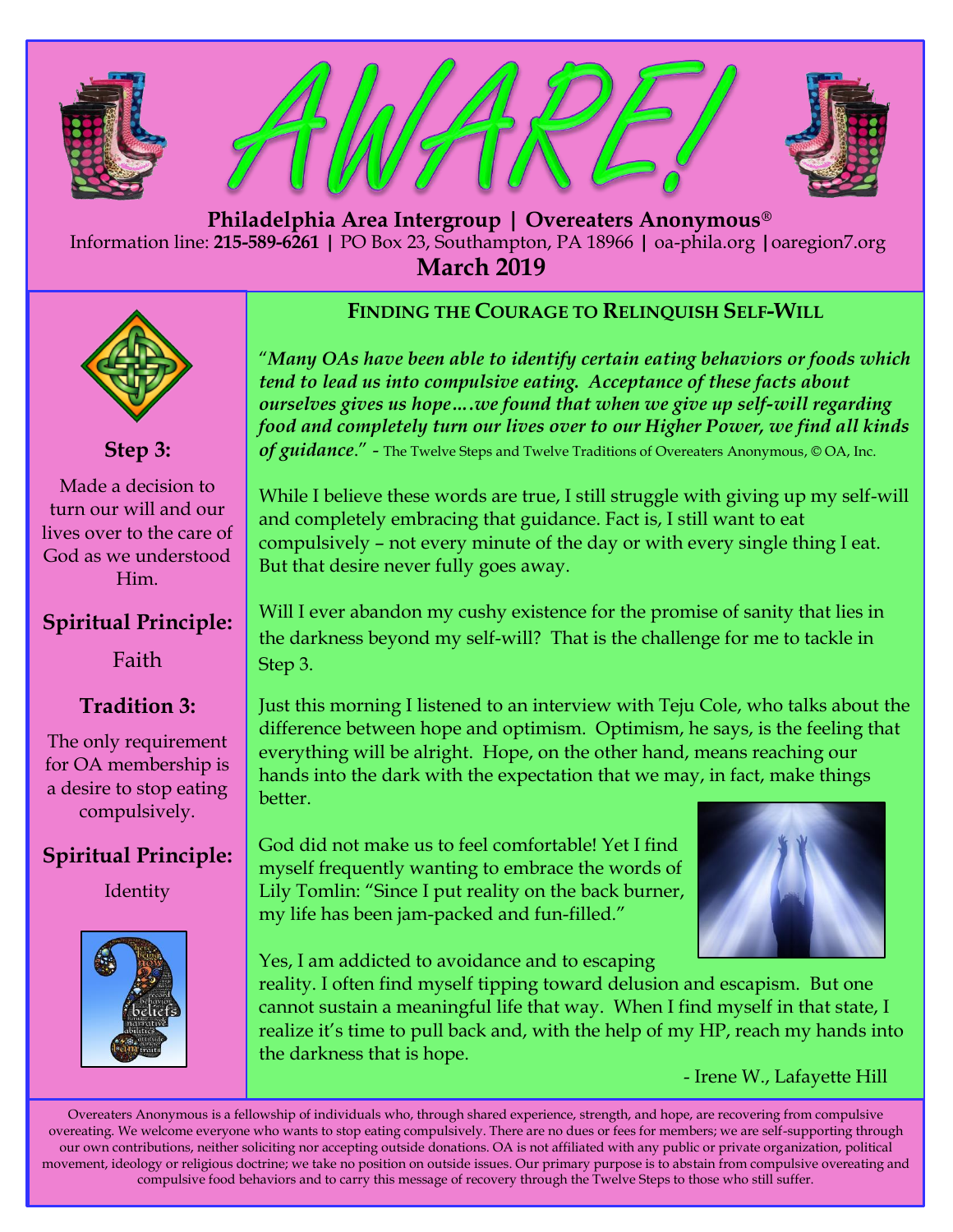# Look what's springing up!



There's A New Meeting in Town! Come join us as we study the Big Book from an OA point of view!

# **There Is A Solution!**

Saturdays: 8:30 AM – 9:30 AM Peace Lutheran Church 100 Old Bethlehem Rd. Perkasie, PA 18944



(Use left side door entrance; church is NOT handicapped accessible)

Bring your Big Book to read as we go through the first 164 pages of this guide to recovery.

Questions? Please call Lynn F. at 267-784-2152, or Emmy L. at 267-767-2132.

**Overeaters Anonymous** new meeting **Mondays 7:30 - 8:30pm** 1234 S. Broad Street Philadelphia PA 19146 (at Lilypad family play space)

3 blocks south of Washington Avenue, near the Ellsworth - Federal stop of the Broad Street Subway. (note: Lilypad does not have handicapped access)

This meeting follows a "foundation" format. The moderator will lead a study of the first 3 steps and then briefly go over the rest of the 12 steps, using the big book of Alcoholics Anonymous. It is not a discussion meeting, so there will not be time to share. However there will be a brief period of fellowship after the meeting for people to ask questions, check in, etc. This is a great meeting for those wanting to learn more about the 12-step program of recovery.

contact: Carolyn (302) 379-6373

Group Secretaries! The WSO reminds us to update our meeting information!



"Do your part to carry the message. Make sure the details of your meeting—day, time, location, OA contact name, phone number, and any other necessary information—are up to date so everyone who is searching for a solution to compulsive eating can find their way into our rooms and virtual meetings. Go to [https://oa.org/groupsservice-bodies/meeting](https://oa.org/groupsservice-bodies/meeting-changes/edit-a-meeting/)[changes/edit-a-meeting/](https://oa.org/groupsservice-bodies/meeting-changes/edit-a-meeting/) to review your meeting details and make changes."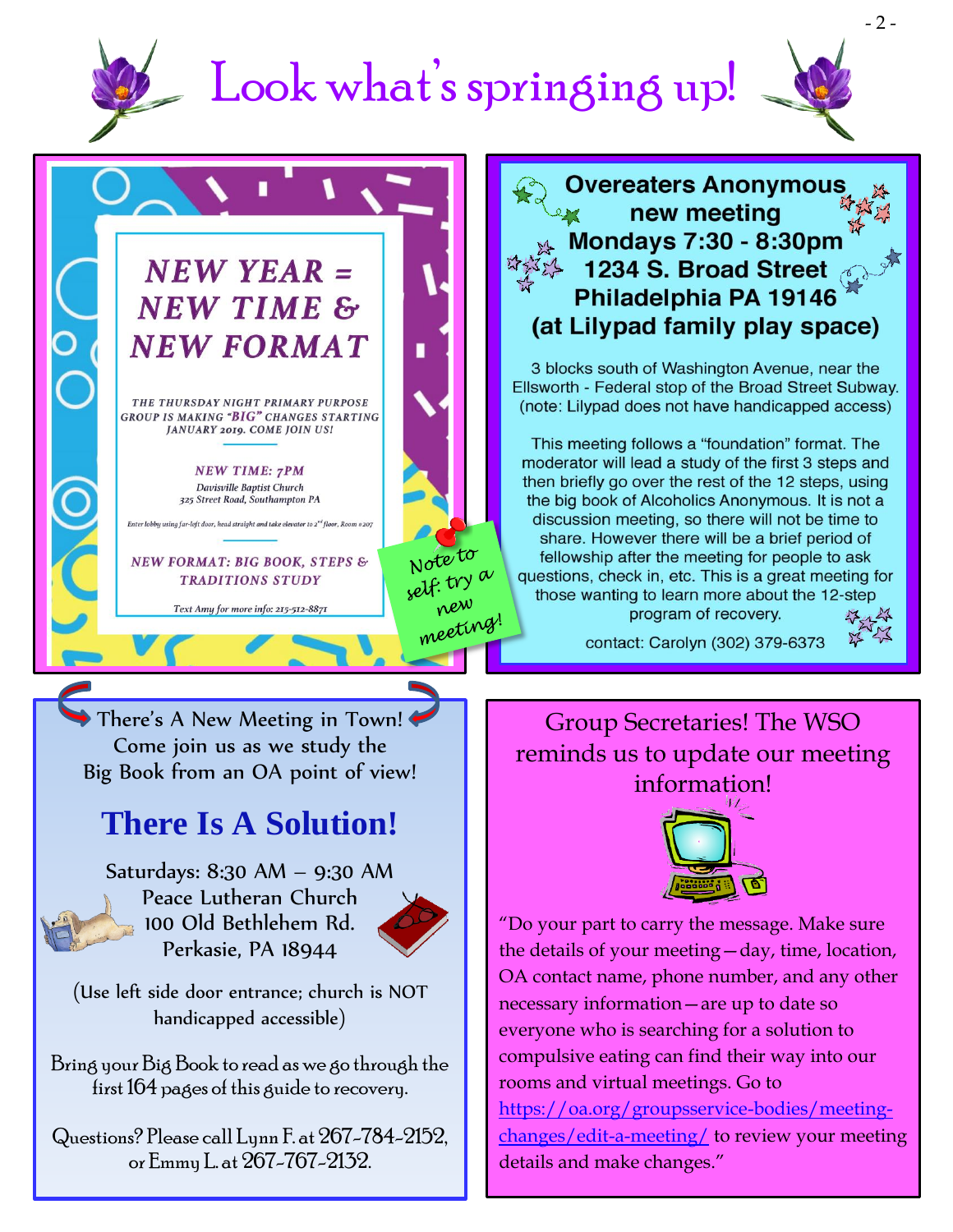# **Hoping to connect to another OAer?**   $\mathbf{\hat{z}}$  = a potential phone sponsor,  $\odot$  = a willing ear, and  $\mathbf{\Xi}$  = an email contact! **Outreach can save a life.**

| Name       | Service   Phone                 |              | Email                     | When?                   |
|------------|---------------------------------|--------------|---------------------------|-------------------------|
| Judy R.    | $\mathbf{E} + \odot$            | 215-603-1854 | n/a                       | 11am - 8 pm, Tu. - Sun. |
| Kate V.    | $\mathbf{E} + \oplus + \square$ | 215-350-4443 | kvalesky73@comcast.net    | Whenever                |
| Linda J.   | $\mathbf{r}$                    | 215-663-9644 | n/a                       | $6pm - 9pm$             |
| Rick M.    | $\mathbf{r}$                    | 215-785-5630 | Rickam1@Verizon.net       | 11am to 10pm            |
| Celeste S. | 口                               | n/a          | celeste.schor@gmail.com   | Whenever                |
| <b>Sue</b> | 鳳                               | n/a          | Sac123058@comcast.net     | Whenever                |
| Jeff S.    | 雷口                              | 609-610-6193 | stoolmanjackson@yahoo.com | $10am - 9pm$            |

### **How can we work Step Three if we don't believe in God? Hear one member's thoughts:**

"For me, Step Three was making a commitment to work the OA program of recovery despite my doubts, criticisms, rationalizations and desires to do it 'my way.' Some would call this surrender. But rather than surrendering to an omnipotent being that would pull strings in my life from now on, I made the decision to turn my will and my life over to the process of working the Twelve Steps.

While I'm not certain of the existence of God, I can't deny the empirical evidence of OA recovery that I see in meetings. Whatever the power is behind the OA program, I feel it strongly every time I step through the doors of an OA meeting or use the tools of the program.

Working Steps Three and Eleven, to me, means realizing that this power is real and its label doesn't matter."



*Reprinted from the pamphlet entitled*, What if I don't Believe in "God?", *page 6, ©1994 Overeaters Anonymous, Inc.*

If you're 18 to 30 and interested in giving service as a podcast speaker, sharing your experience, strength, and hope through recovery in OA, the WSO requests your input via an online questionnaire that you can access here:

<https://www.surveymonkey.com/r/YPC19>

















Responses will be reviewed by the OA Young Persons' Committee, and committee members will contact you to follow up. The questionnaire will remain open until January 31, 2021.



Hello! Frosty here with a gentle reminder that because snowy days often result in more phone meetings and fewer face-to-face meetings, our 7<sup>th</sup> tradition baskets are emptier than usual. Let's consider giving an extra contribution at our next home meeting to offset the shortfall!